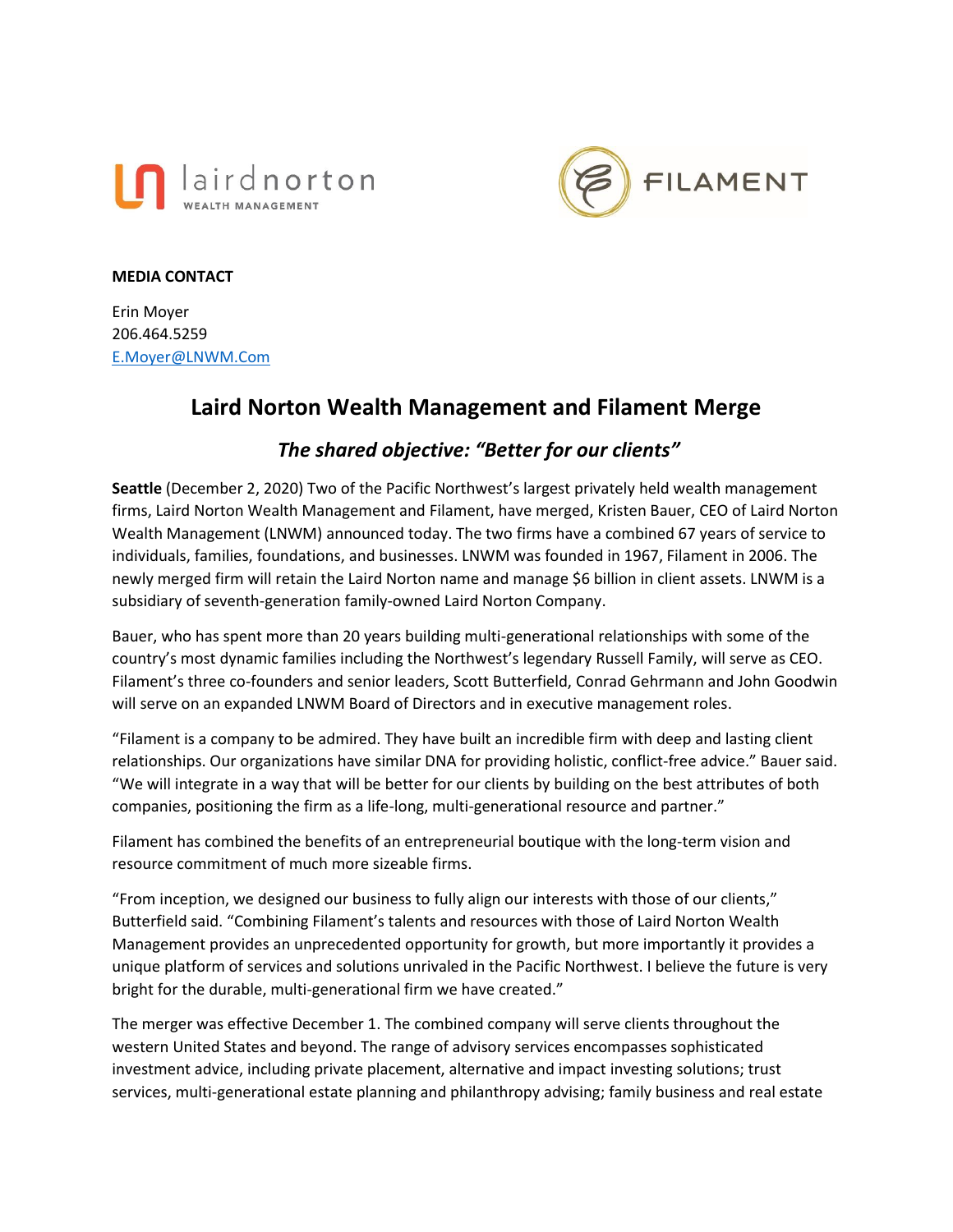advisory services; and financial and tax planning. In addition, the firm provides robust educational programming to help clients fully utilize their financial, social and intellectual capital. The merged firm will be located at LNWM's current headquarters in the Norton Building at Second and Columbia in Seattle.

"When it comes to a partner, Laird Norton Wealth Management checked all of the boxes for us," Gehrmann said. "An independent, fee-only, fiduciary advisor, the company is staffed and led by skilled advisors with deep industry experience and a passion for putting clients first.".

Reflecting on the process that led to the merger, Goodwin remarked, "The enthusiastic support of our clients to this merger has been extraordinarily gratifying. Their loyalty and trust in us illuminates the quality of our team's work and the enduring client relationships we've been fortunate to form since our founding."

Jeff Vincent, CEO of Laird Norton Company and chairman of the LNWM Board of Directors called the merger the "next step in the evolution of LNWM to become the most dependable, premier wealth management firm for generations of families throughout the West and beyond."

Financial details associated with the merger were not disclosed.

###

## About Filament:

From its founding in 2006, Filament has established itself as a preeminent boutique wealth advisor offering family office and investment advisory services specially designed for families of significant wealth. Independence, illumination and innovation have been the hallmarks of the firm's efforts to help clients resolve financial complexity and enjoy life more fully. With a business rigorously designed to put client's interests first, Filament has earned the role of trusted advisor to approximately 100 client families representing over \$2B in assets under management.

### About LNWM:

With \$6 billion in assets under management post-merger, Laird Norton Wealth Management is the Northwest's premier wealth management and trust company. Originally founded to serve the financial management needs of the Laird and Norton families, the firm now provides investment management, wealth planning, family business advisement and trust services for individuals, families, private foundations and nonprofit organizations throughout the West. For more than 50 years, Laird Norton Wealth Management has been devoted to helping its clients and their families achieve security, find happiness and thrive in every aspect of their lives. LNWM is relentless in the pursuit of client satisfaction and is committed to making each client's best interest its number one priority.

### [Lairdnortonwm.com](https://lairdnortonwm.com/)

# About Laird Norton Company:

Headquartered in Seattle, Laird Norton Company is a seventh-generation, family-owned enterprise with significant investments in real estate and operating companies. The values of the company and its owners inform the company's approach to business. As a result, LNC seeks to be a leader concerning